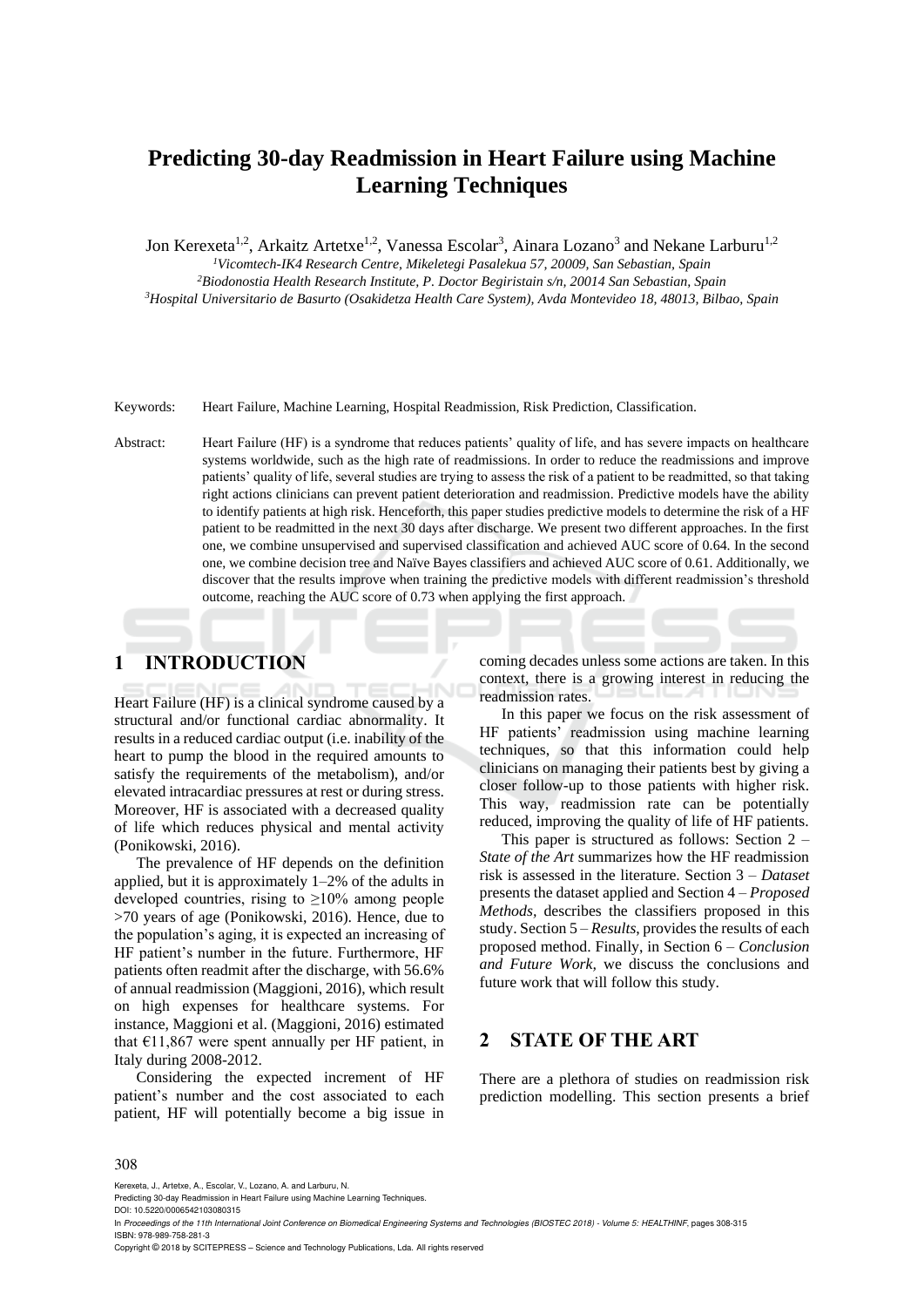summary of studies in the context of HF patient readmission prediction (see Table 1).

Mortazavi et al. (Mortazavi, 2016) compare prediction techniques in HF readmission: logistic regression (LR), Poisson regression (PR), random forest (RF) and, boosting and random forest combined hierarchically with support vector machines (SVM). Their dataset have 977 patients and 236 attributes. They achieve 0.543 AUC value using LR and 0.615 using boosting. They improve the results using a readmission threshold of 180 days: 0.669 AUC using RF and 0.678 using boosting.

Zolfaghar et al. (Zolfaghar, 2013) investigate the readmission risk in HF, defining the outcome of 30 days readmission. They focus in the fact that data is not well balanced (i.e., many more no readmissions than readmissions, with a proportion of 1:5.7). To solve this problem, they make more than one classifier in different layers, achieving sensitivity (Se) of 0.31 and specificity (Sp) of 0.81.

Zheng et al. (Zheng, 2015) create several classifiers to estimate if a patient with HF would readmit within 30 days. They use neural networks (NN), SVM with different kernels and RF. They have a dataset of 1641 patients that had an admission because of HF, and of those, 316 patients readmitted within 30-days because HF. The best result that they report were obtained with particle swarm optimization-SVM, achieving a  $Se = 0.08$ ,  $Sp = 0.97$ and accuracy of 0.78.

Meadem et al. (Meadem, 2013) present a study of readmission prediction within 30-days (all cause), in patients with HF. They focus on the feature extraction of the data: attribute selection (with chi-square and stepwise), missing value imputation (with clustering) and data balancing (with over-sampling and undersampling). They compare the performance of three different classifiers LR, SVM and NB. Their dataset is composed of 8,600 patients and 49 attributes, after an attribute reduction/selection process. The best result reported is AUC= 0.64, with stepwise attribute selection, clustering missing value imputation, oversampling data balancing and SVM classifier.

Krumholz et al. (Krumholz, 2000) try to predict whether after HF admission, patients are going to readmit within 6 month. They use random survival forest and Cox regression. They use a sample of 2,176 patients which had a HF admission (if more than one, only the first readmission was considered). They created different risk levels, obtaining the precision value of 0.31 in the best case.

| Author           | Data  | Method              | <b>AUC</b> |
|------------------|-------|---------------------|------------|
|                  | size  |                     |            |
| Mortazavi et al. | 977   | LR. PR and RF       | 0.687      |
| Zolfaghar et al. | 9,770 | <b>SVM &amp; NB</b> | $0.31*$    |
| Zheng et al.     | 1,641 | NN, RF,SVM          | $0.35*$    |
| Meadem et al.    | 8,600 | SVM, NB & LF        | 0.64       |
| Krumholz et al.  | 2,176 | Cox regression      | $0.31*$    |
| Amarasingham     | 1,372 | Multivariate        | $0.45*$    |
| et al.           |       | analysis            |            |
| Sudhakar et al.  | 1,046 | RR score            | 0.61       |
| Artetxe et al.   | 119   | RF & SVM            | 0.65       |

Table 1: Summary of related studies and methodologies.

\**Precision* or *Sensitivity* values

Amarasingham et al. (Amarasingham, 2010) estimated the 30-days readmission because of HF and mortality risk using multivariate analysis. They applied a dataset comprised of 1372 HF patients, of which 331 readmitted and 43 died within 30-days after discharge. After the multivariate analysis of the data, they got a precision of 0.456 in the best quintile that they created.

Sudhakar et al. (Sudhakar, 2015) develop an allcause readmission risk score (RR score) in people with HF. They employ a sample of 1,046 admissions (from 712 patients) because of HF, and of those, 369 readmitted within 30-days (all cause). They do a multivariate analysis to get the RR score and 0.61 is the best AUC value that they achieve.

Artetxe et al. (Artetxe, 2017) built classifiers to identify HF patients that have high risk of readmission caused by HF. They focus on the feature extraction. They use filter, wrapping and embedding methods to extract the features, and then, RF and SVM classifiers. The best performance they achieve, using a dataset of 119 cases, is AUC=0.647 with Wrapping extraction method and linear SVM classifier.

## **3 DATASET**

The public hospital OSI Bilbao-Basurto (Osakidetza), located in Basque Country (Spain), has been gathering HF patients' information from 2014 untill 2017. For the present study, the dataset contained a cohort of 231 HF patients. Clinicians have collected baseline data (information collected by a clinician when the patient was diagnosed with HF, Table 2), ambulatory patient monitored data (i.e. information that patients at home collect from three to seven times per week, e.g. heart rate) and patients' admissions information (i.e. information related to admission, e.g. length of stay).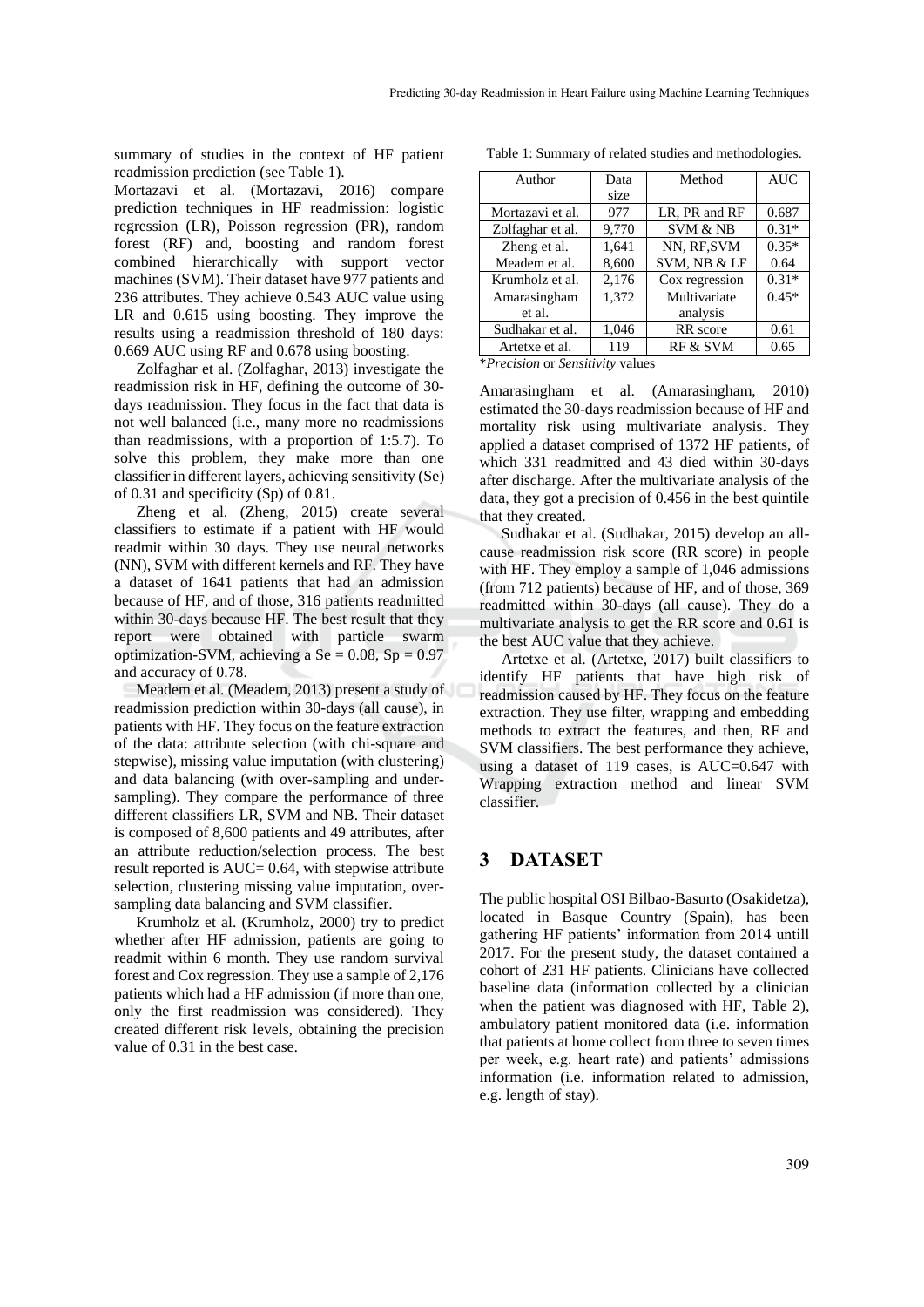| <b>Attribute</b> | <b>Description</b>                    | <b>Mean</b> ±SD |  |
|------------------|---------------------------------------|-----------------|--|
| Age              | The age of the patient                | $77.7 + 11$     |  |
|                  | (years)                               |                 |  |
| <b>Sex</b>       | The sex of the patient                | 57% men*        |  |
|                  | (men/women)                           |                 |  |
| Smoker           | If the patient smoke,                 | 18% Yes*        |  |
|                  | did smoke and now do                  | 59% No*         |  |
|                  | not, or never has                     | 23% Ex*         |  |
|                  | smoked                                |                 |  |
| <b>LVEF</b>      | Ventricular<br>Left                   | $42.2 \pm 15.3$ |  |
|                  | Ejection Fraction (%)                 |                 |  |
| FirstDiag        | Years since first                     | $6.15 + 7.23$   |  |
|                  | diagnosis                             |                 |  |
| Implanted        | patient has<br>If -<br>the            | 23% Yes*        |  |
| device           | implanted a device                    |                 |  |
|                  | (yes/no)                              |                 |  |
| Need oxygen      | If the patient needs                  | $6\%$ Yes*      |  |
|                  | oxygen (yes/no)                       |                 |  |
|                  | Laboratory                            |                 |  |
| Urea             | Urea (mg/dl)                          | $73.7 + 37.7$   |  |
| Creatinine       | Creatinine (mg/dl)                    | $1.3 \pm 0.5$   |  |
| Sodium           | Sodium (mEq/L)                        | $140 + 4.2$     |  |
| Potassium        | Potassium (g/dl)                      | $4.27 \pm 0.76$ |  |
| Haemoglobin      | Haemoglobin (g/dl)                    | $13 \pm 10.25$  |  |
| Comorbidities    |                                       |                 |  |
| Sinus rhythm     | If the patient has sinus              | 37% Yes*        |  |
|                  | rhythm $(yes/no)$                     |                 |  |
| Comorbidity      | If the patient has atrial<br>57% Yes* |                 |  |
| A.F.             | fibrillation (yes/no)                 |                 |  |
| Pacemaker        | 14% Yes*<br>If the patient has<br>a   |                 |  |
|                  | pacemaker (yes/no)                    |                 |  |

Table 2: Summary of the dataset.

\**Proportions of the labels*

In this study we aim to compare our results with the state of the art by using the baseline information (Table 2) and patients' admissions. The dataset contains 162 admissions caused by HF decompensations, and of those admissions, 36 were readmissions within 30-days caused by HF.

In addition to the attributes of Table 2, we added the attributes *previous admission* and *seasons* to determine whether these also have an impact on the risk assessment.

The attribute *previous admission* consists in how many admissions the patient had in the previous six months. If the patient did not have any readmission in the previous six months, would be the factor "none". If the patient had 1 to 2 admissions, would be the factor "some readmissions". Otherwise, if the patient had more than 2 admissions in the previous six months, would be the factor "many readmissions".

The attribute seasons consists in the period at which the patient was discharged:

winter: discharge between 12/01 and 03/01

- spring: discharge between 03/01 and 06/01
- summer: discharge between 06/01 and 09/03

*autumn:* discharge between 09/03 and 12/01 This attribute was included since clinicians have noticed by experience that there are more admissions/readmissions in autumn-winter than in summer due to the incidence of respiratory infections. which worsen heart failure. In summer, however, hypotension is more frequent (when extreme temperatures happen).

## **4 PROPOSED METHODS**

In this section we present the two methods that we propose to identify patients at high risk of being readmitted. In *Classifier with Clusters* we combine unsupervised and supervised classifiers. In *Hybrid Tree*, we build a hybrid classifier using decision tree and NB classifiers.

## **4.1 Classifier with Clusters**

This approach combines different machine learning methods to build a classifier. The scheme that it follows is shown in Figure 1, and it is explained in the next sections.



Figure 1: Classifier with Clusters' scheme.

### **4.1.1 Clusters**

Firstly, we apply *Ward's* agglomerative hierarchical clustering method (Ward, 1963) with *Manhattan* distance to the dataset, from which we could distinguish two significant clusters (Figure 2). Hence, we work with each cluster separately, building a "specialized" classifier for each one. This way when a new patient risk will be assessed the applied classifier will be the one that works best with similar patients.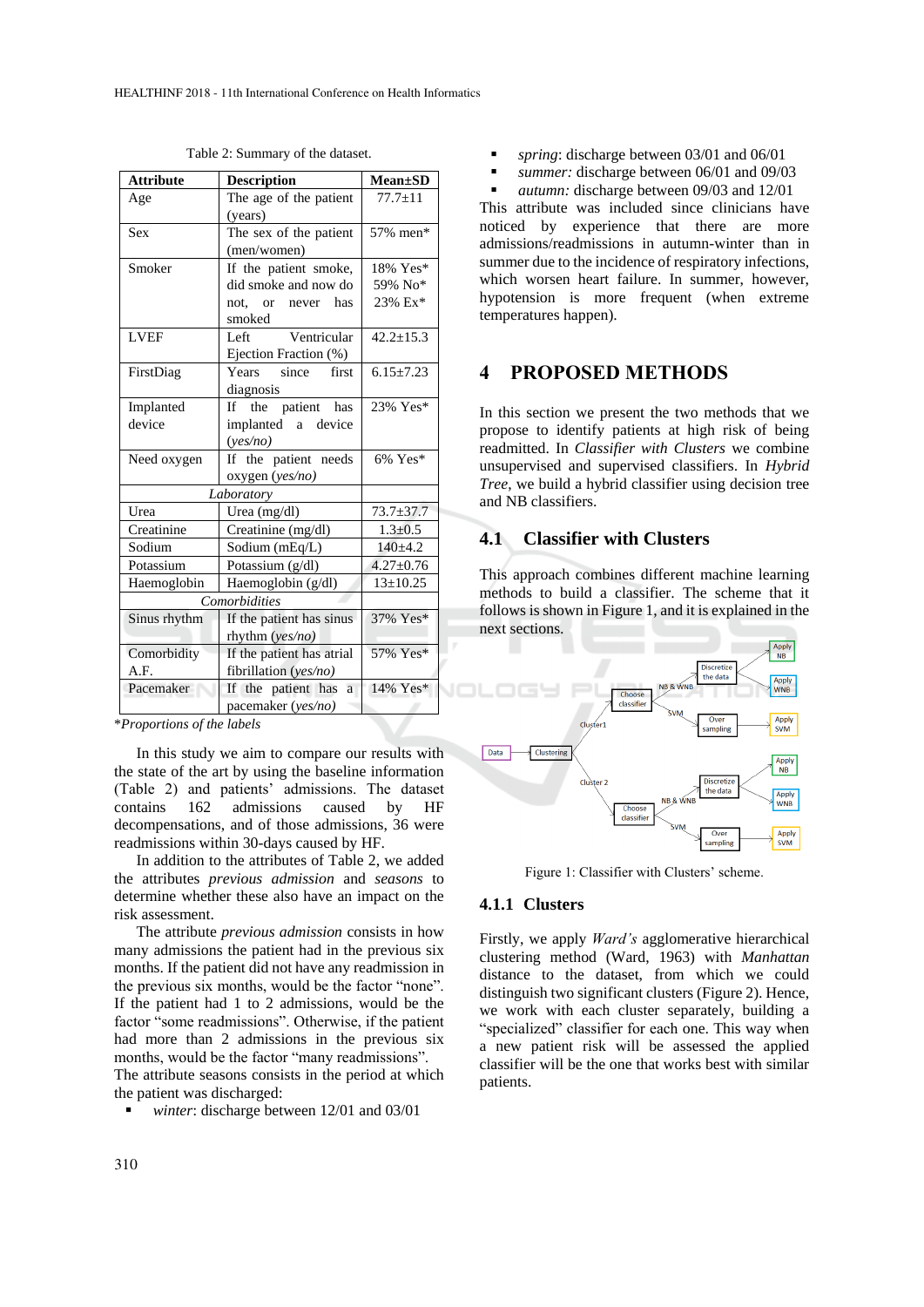

**Cluster Dendrogram** 

Figure 2: Dendrogram of the data, using *Ward's* method and *Manhattan* distance.

In each cluster we evaluate three classification algorithms, namely SVM (Vapnik, 2013), NB (Murphy, 2006) and weighted Naïve Bayes (WNB) (Zhang, 2004). In order to overcome the class imbalance problem, we do random oversampling, and since NB and WNB need discrete attributes, we apply SVM-based discretization (Section 4.1.2).

#### **4.1.2 Discretization**

In order to apply NB and WNB classifiers, the numeric attributes have to be discretized. For that, the optimal cut-point is determined depending on the outcome. To do this, we use a technique based on SVM, similar to one used in Park & Lee (Park, 2009) study, so that results in new binary attributes.

Moreover, we have to find a balance in SVM ("new attributes") number. With more "new factor attributes" it is possible to have more information, but if the attributes are combined to make SVM classifiers, it is possible to obtain more accurate "new factor attributes". Hence, we have to decide how to group the attributes when applying SVM classifiers. In this study, *Ward's* agglomerative hierarchical method has been applied to group the attributes.

When two attributes are correlated, if they are grouped the results may be better (separated could be redundant). To determine their relation, we define the distance between the attributes based on the dependence between them:

#### $distance(attributes) = 1 - abs(cor(attributes))$

As a result, the dendrogram shown in Figure 3 is obtained for Cluster 1 using this distance and *Ward's* method. The resulting groups are the following: (1) FirstDiag, and sodium, (2) LVEF and potassium (3) urea, creatinine, haemoglobin and age (Figure 3).

Same procedure is followed in Cluster 2 to group the attributes.



Figure 3: Dendrogram of the attributes in Cluster 1.

Hereafter, SVM based discretization (Park, 2009) is applied in each group.

#### **4.1.3 Weights**

Once all the attributes are discretized, it is possible to apply NB classifier to the clusters. But in order to study the impact of WNB, the weights of the attributes have to be determined. For that, in this study the weights are defined as the dependence between attributes and the outcome.

To determine the level of the dependency between attributes and the outcome, *Cramer's V* method (Cramér, 2016) has been applied. This method does not give only information on whether there is a dependence, but also gives the degree of the dependency, which is used as weights for the WNB.

## **4.2 Hybrid Tree**

The clinicians involved in the project consider that classifiers as NB or decision tree are easier to interpret for them than other classifiers since they can be interpreted as rules. Therefore, we develop a classifier that combines both, called *Hybrid Tree.*

This classifier is a hybrid one. Firstly, we use a tree classifier to reduce the data to similar elements. Then, instead of giving the most frequent label, we use a NB classifier to estimate the correct label. This way we take advantage of all the attributes, instead of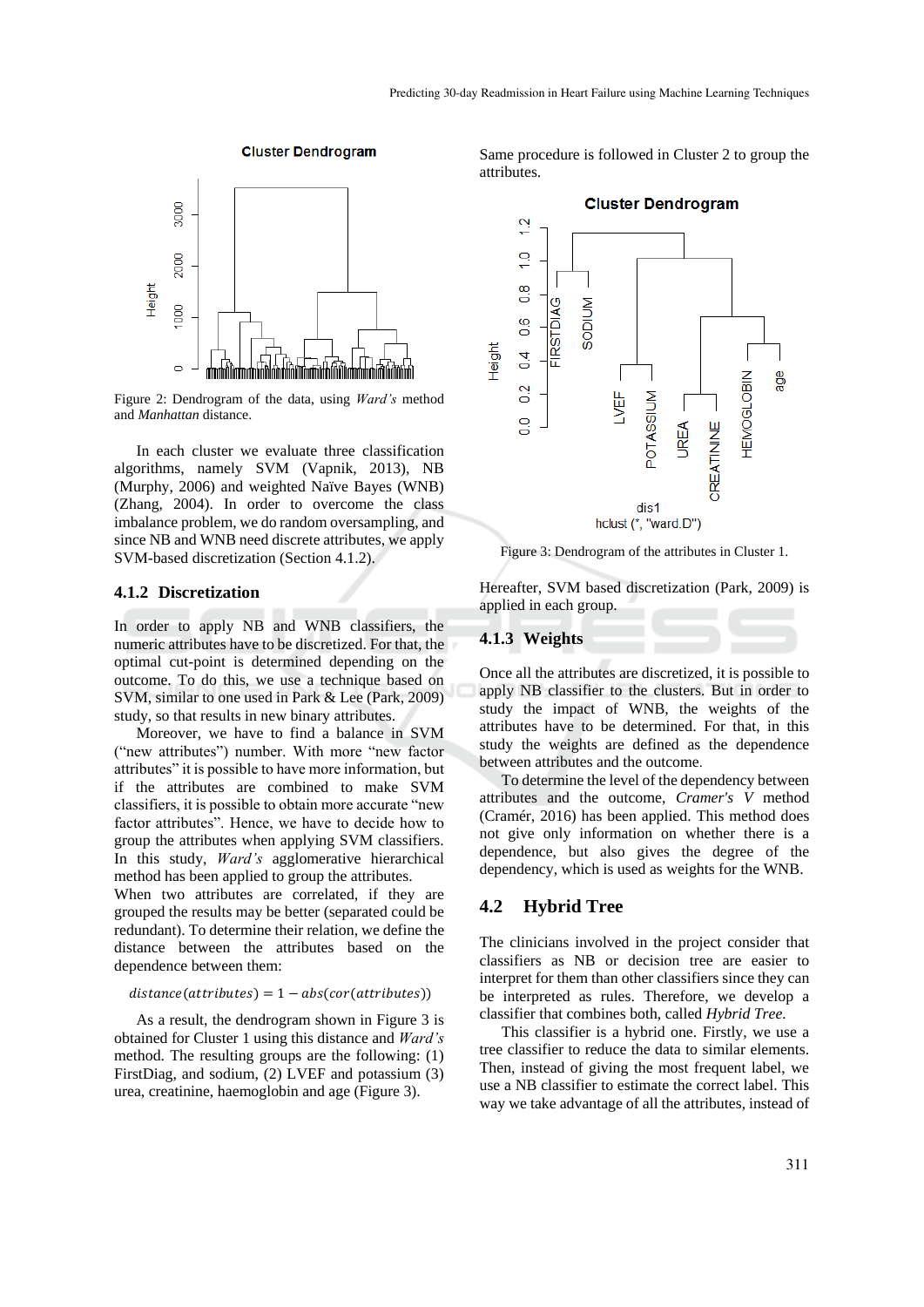

Figure 4: The procedure scheme of the Hybrid Tree.

using only those that the tree requires, and we get more accurate results.

Among all the studies that use similar hybrid tree classifiers, the study of Kohavi et al. (Kohavi, 1996) drew our attention. They compare the performance of hybrid classifier with decision tree and NB classifiers in 29 datasets with different number of elements (100-8,000) and they find that the hybrid one outperforms both (Tree classifier and NB).

#### **4.2.1 Method**

We use a recursive method, by which we perform the following steps until a previously defined stopping criterion is met:

We start with the data and the element to classify, and we follow the procedure shown in Figure 4.

- **Stop criterion:** If the data has only one type of label (1) or if the number of cases is too small for further splits (2), we would stop, and (1) return the label or (2) use NB.
- **Exercize:** We discretize all the numeric attributes of the data in each step. We apply SVM to each continuous attribute. Hence, we convert into binary the continuous attributes.
- **The attribute:** We have to choose with which attribute we want to make the split. For that, we calculate the dependency between the discrete attributes and the outcome, and we take the one with the maximum correlation using *Cramer's V* method.
- **Split the data:** We take the cases from the data that have the same selected attribute of the element to classify, and go to *stop criterion*.
- **Naïve Bayes:** If the stop criterion is met because of the length of the data, we apply NB classifier.

#### **4.3 Evaluation Methodology**

Due to the limitation on the number of cases from the applied dataset, we use *Leave One Out* (Kearns, 1999) as model validation technique and sensitivity, specificity, precision and area under ROC curve (AUC) metrics (Zou, 2007) to evaluate the models. Owing to the readmission problem, the evaluation metrics are defined as follows:

- **Sensitivity:** among all the readmissions, how many readmissions the classifiers has labelled as readmission
- Specificity: among all the no readmissions, how many the classifier has labelled as no readmission
- Precision: among all labelled as readmission, how many are correctly identified as such.

# **5 RESULTS**

In this section, we evaluate the proposed classifiers described in Section 4, and additional experiments are made varying the readmission threshold (THR).

### **5.1 Classifier with Clusters**

#### **5.1.1 Clustering**

In this subsection, the differences between the clusters built in Section 4.2.1 is studied. Firstly we check whether there is any difference on the attributes' values from each of the clusters, and then we see if the applied clustering method has an influence on the outcome.

The biggest difference between clusters is appreciated with *urea* attribute. In Cluster 2, all the patients have the urea level higher than 80 (the mean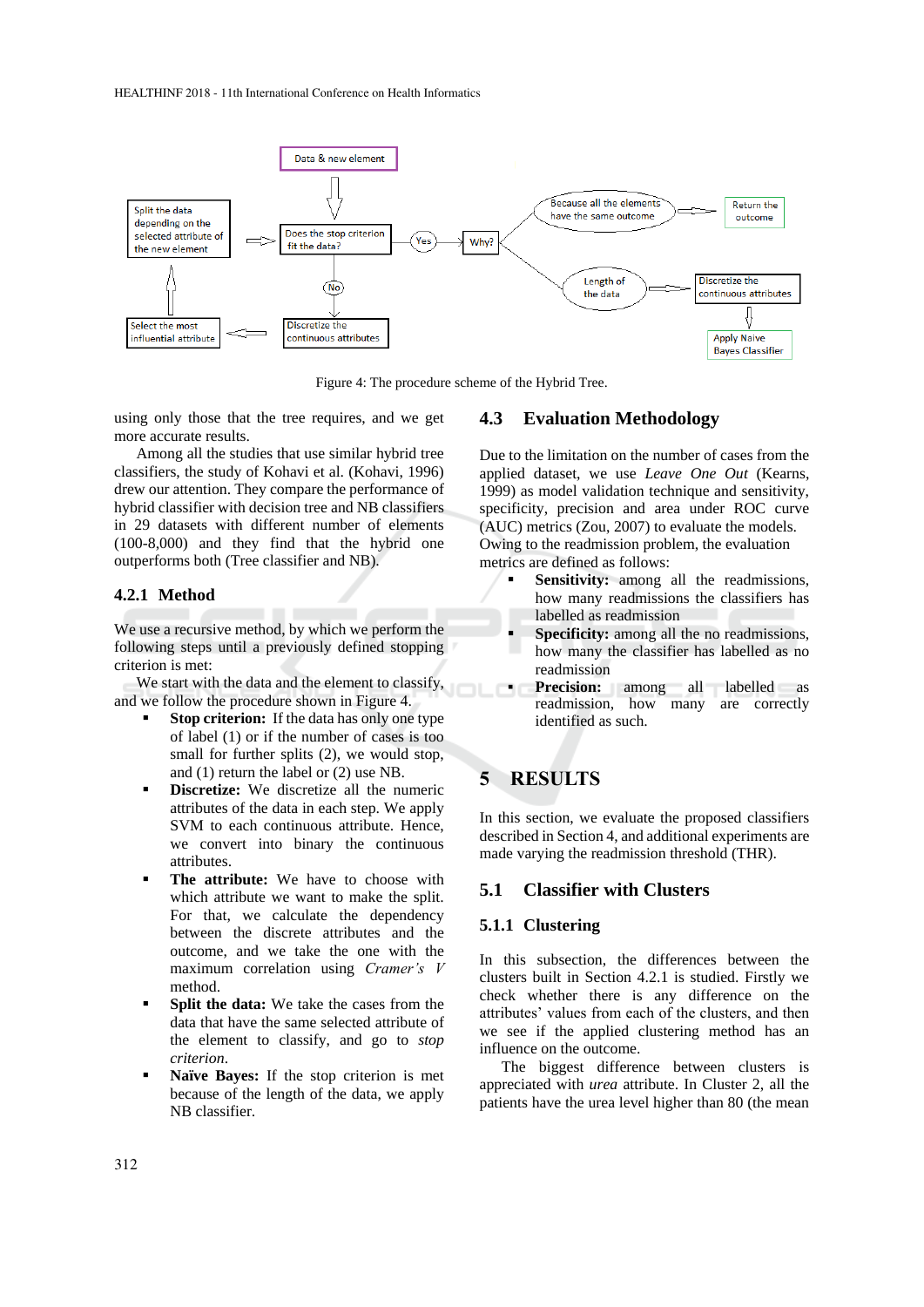is 113). In Cluster 1 only four patients have the Urea level higher than 80 (the mean is 53). The urea level determines renal function, which is closely related to heart function.

In general, in cluster 2 we detect that most of the attributes have "worse" values associated with worse prognosis – most of them have higher value, except LVEF, where low levels indicate a deterioration. From this, we can suggest that a patient from cluster 2 has higher risk of readmission.

Besides, we have compared the proportions of the discrete attributes of each cluster. We discover that, for example, in Cluster 1 5.3% of the patients need oxygen, while in Cluster 2 27.5% of the patients need oxygen.

There are also significant differences in the outcomes – readmission rate – which is a relevant fact we consider. Figure 5 illustrates Kaplan-Meier curve with the progression of the readmission in each cluster. As presented, Cluster 2 has higher readmission risk compared with those from Cluster 1 (Figure 5).



Figure 5: *Kaplan-Meier* of HF patient's readmission rate for the whole dataset, Cluster1 and Cluster 2.

#### **5.1.2 Performance of the Classifier**

Once the clustering is performed, we apply the classifiers to the clusters and to all the dataset to check whether clustering improves the results.

Table 3: Results we obtained with the classifiers.

|                      | Se   | Sp   | <b>Precision</b> |      |  |
|----------------------|------|------|------------------|------|--|
| <b>With clusters</b> |      |      |                  |      |  |
| WNB                  | 0.69 | 0.68 | 0.39             | 0.58 |  |
| <b>NB</b>            | 0.53 | 0.75 | 0.38             | 0.62 |  |
| Comb                 | 0.64 | 0.71 | 0.40             | 0.64 |  |
| <b>SVM</b>           | ).67 | 0.60 | 0.35             | 0.62 |  |

| <b>Without Clusters</b> |      |      |      |      |
|-------------------------|------|------|------|------|
| WNB                     | 0.38 | 0.79 | 0.34 | 0.62 |
| NB                      | 0.33 | 0.88 | 0.44 | 0.61 |
| <b>SVM</b>              | 0.5  | 0.73 | 0.35 | 0.60 |

As shown in Table 3, the best results are obtained using the combined classifier, i.e. in one cluster WNB and in the other NB. We also get suited results with NB and SVM with clusters. Even if WNB's AUC is lower than others, it has the highest sensitivity. Therefore, we also consider it in our study.

If we compare the classifiers that use clusters with those that do not use clusters, the results are very similar in terms of AUC (Table 3). If we look at Se, classifiers with clusters obtain higher scores, which is very important because of the nature of the problem*.*

#### **5.2 Hybrid Tree**

In Section 4.2, we proposed the Hybrid Tree classifier since clinicians involved consider it easier to interpret the results if the cause is represented as a tree. The results of the *Hybrid Tree* are Se=0.44, Sp=0.82, precision=0.41 and AUC=0.61.

As presented in Section 5.2, similar AUC results are obtained when employing Classifier with Clusters. However, lower Se value is achieved with Hybrid Tree. Therefore, it may be recommended the usage of the first approach from the clinical point of view.

Y PUBLIC ATIONS

## **5.3 Readmission-day Threshold**

In order to visualize the impact of the readmission day on the obtained results, we visually represent how the implemented classifiers work, using as an example the Kaplan-Meier curves obtained with the Hybrid Tree (Figure 6).



Figure 6: *Kaplan-Meier* curve of the results of Hybrid Tree.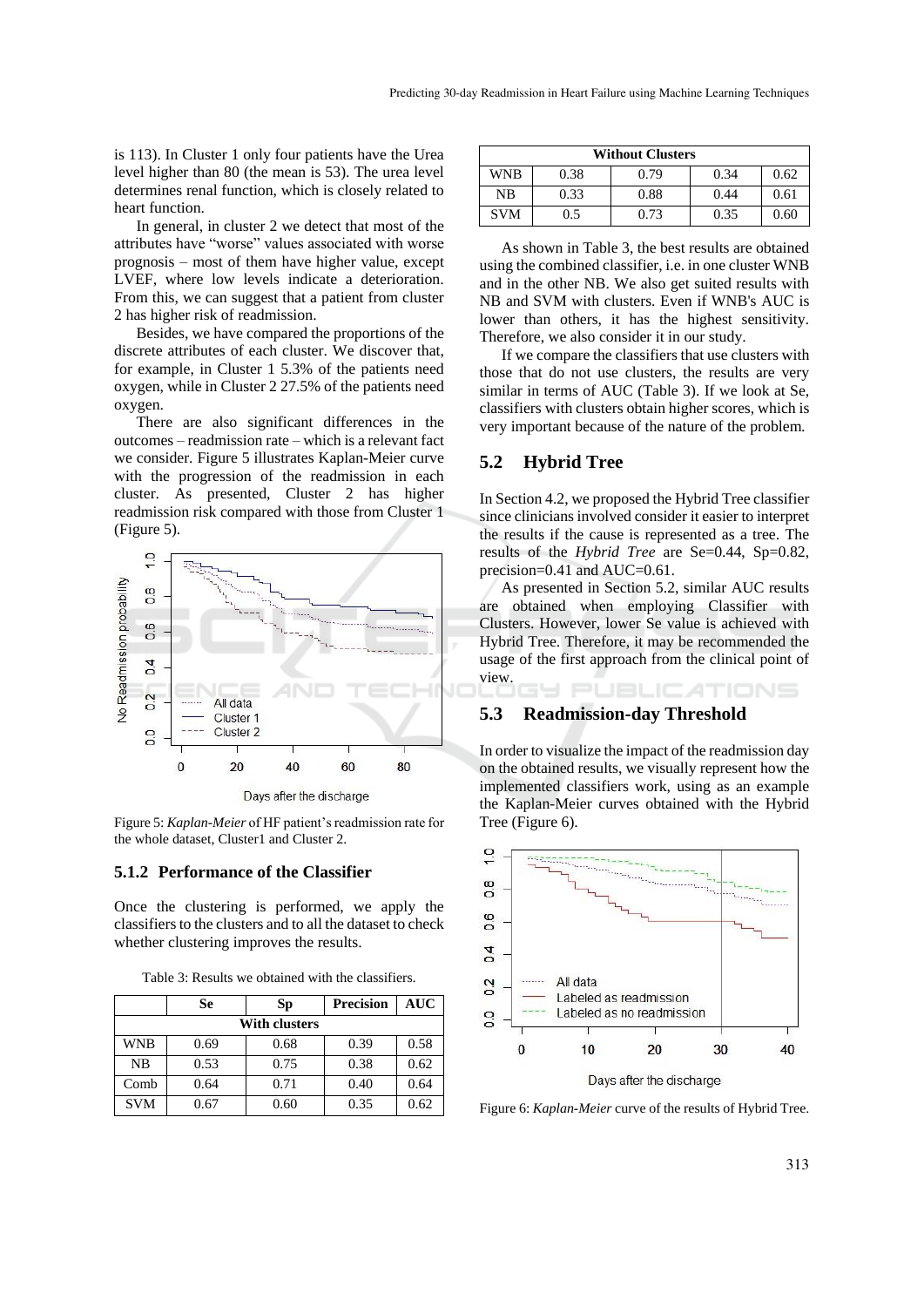Figure 6 represents the Kaplan-Meier curve of HF patients dataset (purple) and the curves for those that Hybrid Tree has classified as readmissions (in red), and as no readmission (in green).

The no-readmission curve (in green) is expected to be continuous at zero until the  $30<sup>th</sup>$  day if the prediction is 100% accurate, but even few of those that are detected as no readmission readmit before 30 days. On the other hand, the readmission curve (in red), should decrease all the way to 0 by the  $30<sup>th</sup>$  day for perfect prediction. But instead, there is no readmission between approximately day 20-30, and there is a big slope after day 30. Similar behaviour is detected after the 30<sup>th</sup> THR when plotting Kaplan-Meier curves for Classifiers with Clusters.

This way it is possible to notice from Figure 6 that despite training the Hybrid Tree for 30-days readmission THR, this THR may not be optimal. Notice that this may also depend on the applied dataset.

Furthermore, there is a precedent in the literature (Mortazavi, 2016) that improves remarkably the results training the classifier with 180-days of readmission and testing with 30-days readmission. Therefore, we decided to explore the presented methods when the 30-day readmission THR is modified (Section 5.4.1 and Section 5.4.2).

#### **5.3.1 THR: Classifier with Clusters**

Firstly, we check the *Classifier with Clusters* with several THRs using the same THR for training and testing each of them. The best results are obtained with SVM using as THR 35-days ( $AUC = 0.788$ ).

However, to evaluate the results with the outcome of 30-days readmission (*de facto standard*) we train the classifiers with different THRs and test how they perform with 30-days readmission THR (Table 4).

Table 4: Classifiers with Clusters trained with different readmission days THR and tested with 30-day readmission THR.

| Days       |            | 30   | 35   | 40   | 60   |
|------------|------------|------|------|------|------|
| Se         | <b>WNB</b> | 0.69 | 0.72 | 0.72 | 0.67 |
|            | <b>NB</b>  | 0.53 | 0.61 | 0.61 | 0.58 |
|            | <b>SVM</b> | 0.64 | 0.72 | 0.72 | 0.64 |
| Sp         | WNB        | 0.68 | 0.67 | 0.67 | 0.63 |
|            | <b>NB</b>  | 0.75 | 0.76 | 0.75 | 0.72 |
|            | <b>SVM</b> | 0.64 | 0.77 | 0.77 | 0.66 |
| <b>AUC</b> | <b>WNB</b> | 0.58 | 0.66 | 0.67 | 0.65 |
|            | <b>NB</b>  | 0.62 | 0.64 | 0.65 | 0.71 |
|            | <b>SVM</b> | 0.61 | 0.73 | 0.71 | 0.65 |

Table 4 presents the improvement of results, where the best results are achieved using SVM

(outcome 35-days), with an AUC =  $0.726$ , and Se = 0.72.

#### **5.3.2 THR: Hybrid Tree**

We also test different readmission THRs with Hybrid Tree (Table 5). In this case also the results improve, but the difference is not as high as with Classifier with Clusters.

Table 5: Results of Hybrid Tree, training with different readmission day THR.

| Days             | 30   | 35   | 40   | 60   |
|------------------|------|------|------|------|
| Se               | 0.44 | 0.51 | 0.54 | 0.52 |
| Sp               | 0.82 | 0.80 | 0.81 | 0.72 |
| <b>Precision</b> | 0.41 | 0.51 | 0.54 | 0.51 |
| AUC              | 9.61 | 0.65 | 0.65 | 0.63 |

## **6 CONCLUSIONS AND FUTURE WORK**

In this study, we present two predictive models to estimate the risk of 30-day readmission in Heart Failure (HF) patients. The first approach combines unsupervised and supervised classifiers (*Classifiers with Clusters)*, and the second one, combines decision tree and Naïve Bayes (NB) classifiers (*Hybrid Tree)*.

It has been discovered that training the predictive models with different readmission day threshold (higher than 30 days) the results may improve, although it could be related to dataset limitations.

In this context, the best AUC score obtained in this study has been 0.726 with *Classifier with Clusters* (with Support Vector Machines in the clusters), by training it with 35-days readmission THR.

Furthermore, it is also observed that the results substantially improve when the 30-day readmission prediction THR is also extended. For example, when training and testing with 35-days readmission, the result is  $AUC = 0.788$  applying SVM. As discussed, this phenomenon could be due to the dataset size limitations, but relevant to consider.

The AUC values for weighted Naïve Bayes (WNB) and NB are similar. But with WNB the sensitivity values are higher, and with NB, the specificity values are higher. Hence, depending on the problem's nature, we could choose one of the classifiers.

The *Hybrid Tree* classifier performs with an AUC value of 0.65 if the training dataset is considered with 35 or 40 readmission's days (with Se=0.51, Sp=0.80 and Se=0.54, Sp=0.81 respectively). However, the